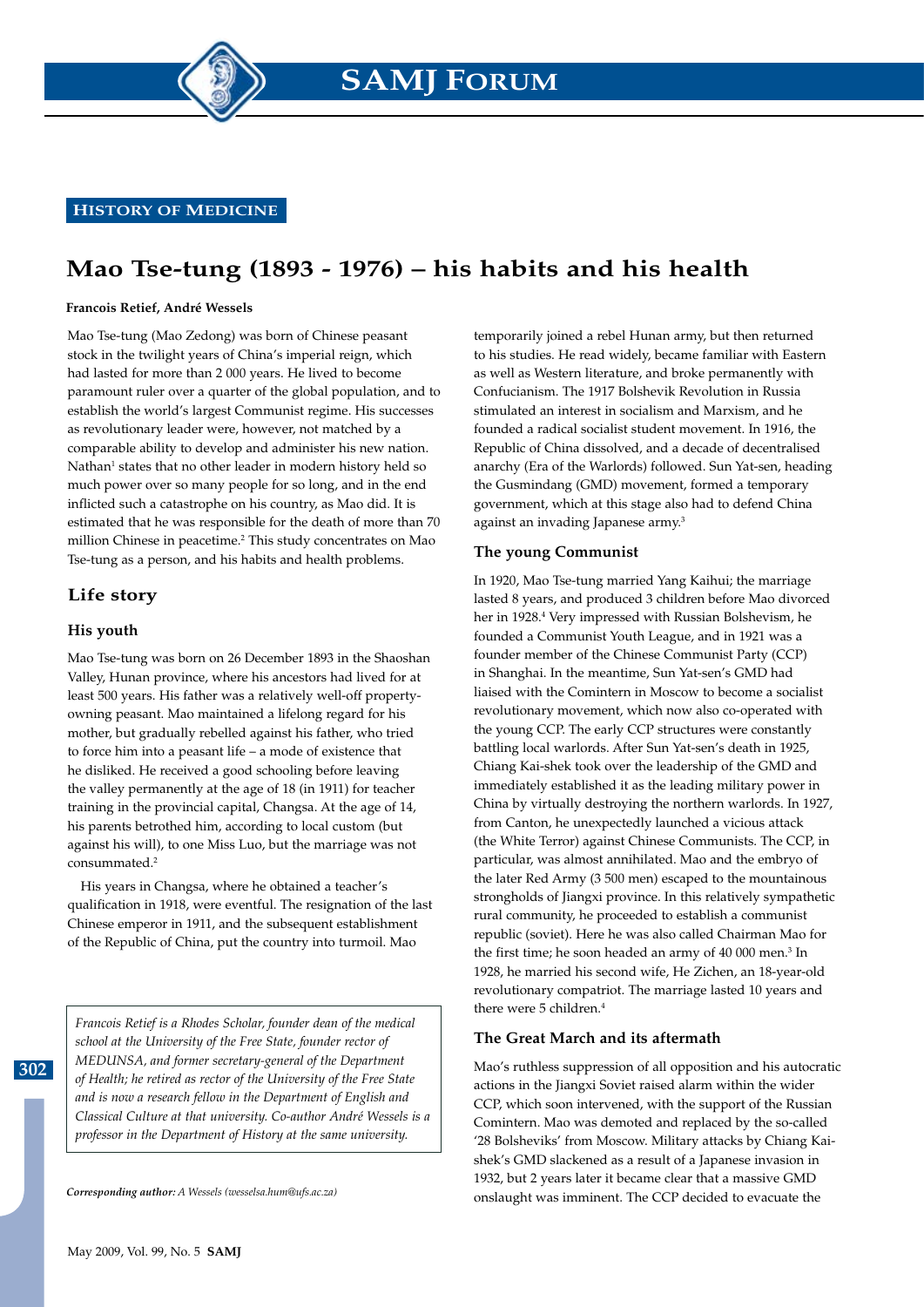

Jiangxi Soviet and, in October 1934, the so-called Great March over 10 000 km towards friendlier communities in northern China commenced. At the onset, Mao was ill, in disfavour and a relatively junior member of the ruling politburo. However, he soon showed his mettle as a military leader by outmanoeuvring the opposition and, by the time the Great March terminated in Sichuan province, 9 months later, he had become the movement's undisputed leader. Although Mao later mythologised the Great March, it was in reality a temporary military defeat for the CCP. Constantly harassing the Red Army with overwhelming GMD forces, Chiang Kaishek, for strategic reasons of his own, refrained from launching a decisive attack. In one battle alone (a 5-day engagement at the Chiang River), the CCP lost half of its army of 60 000 soldiers. At one stage, Mao turned down the sympathetic support offered by another army of 80 000 men, since he feared that the general, with his larger army, would replace him as commander-in-chief. For Mao, personal advantage clearly counted more than the interests of his army.5,6

From his new headquarters in Yanan, Sichuan province, Mao, as undisputed leader of Chinese Communism, now proceeded to consolidate his position. His army rapidly grew to 50 000 men. Periodic attacks by the GMD were repulsed and, when Japan escalated its invasion of China in 1937, the threat from Chiang Kai-shek largely receded. The GMD's subsequent ineffective resistance against Japan benefited Mao morally. Moscow now forced an unenthusiastic Chiang Kai-shek into an uneasy military coalition with the CCP, which lasted through World War II (1939 - 1945). Mao's style of communism gradually deviated from standard Marxism, which irritated Moscow, who considered Mao an underling of Soviet Communism. Mao had indeed become a cult figure in Communist China.6

In 1938, he divorced his second wife and married an actress, Jiang Qing, who would later become a controversial political figure.4 The end of World War II also heralded the end of the strained pact between Chiang Kai-shek and Mao, and precipitated the outbreak of civil war in 1945. Initially vastly outnumbered, the CCP armies marshalled increasing popular support, and gradually gained the upper hand. When Beijing fell, Chiang Kai-shek permanently left mainland China for Taiwan in September 1949. On 1 October 1949, Mao announced the founding of the People's Republic of China (PRC) from the South Gate of Tiananmen Square, Beijing, in the presence of 300 000 cheering supporters.7

#### **The People's Republic of China**

One of Mao's first actions as chairman of the PRC was to lead a 3-month-long state visit to Moscow, beginning in December 1949. This was his first visit outside China. Stalin treated Mao as his inferior and negotiations were tense, predominantly favouring the Russians. The Korean War (1950 - 1953), which

broke out soon afterwards, was probably engineered by Stalin, but support for North Korea came solely from China, with half a million Chinese soldiers dying in the conflict.<sup>7,8</sup>

In 1951, Mao started a merciless campaign against corruption, but also against all political opposition; the media were placed under strict supervision and all religions were banned. In 1952, a Five-Year Plan, based on collectivisation and industrial development, was launched, with central control over all social and cultural activities. 'Reactionary elements' were prosecuted mercilessly, executed or sent to special work camps. By 1955, 100 000 CCP members had thus been eliminated. In his One Hundred Flowers Campaign (1956 - 1957), Mao asked for honest comment from the populace on his government's recent policy projects. The response, however, upset him to such an extent that the immediate prosecution of all 'rightist elements' was ordered – half a million party members were banished to labour camps. By this time, Stalin had died and Khrushchev's outright condemnation of 'Stalinism' (1956) greatly upset Mao, who feared a political backlash against himself, but this did not happen.<sup>7,8</sup>

In 1957, Mao launched his Great Step Forward, through which he attempted in a quite unrealistic (but potentially magnificent) way to rapidly promote Chinese development and bring it in line with that of the West. The result was industrial and economic disaster and the collapse of agriculture. A famine followed, which lasted 4 years and caused the death of 50 million Chinese. Communication with the Soviet Union was resumed, but proved disastrous. In 1961, diplomatic relations were severed and open animosity erupted between the two communistic countries. Partly as a result of the famine, Mao resigned as chairman of the CCP (1958) and scaled down his political activities. However, in no way did this diminish the high national esteem he was held in, and his *Little Red Book* (*Thoughts of Chairman Mao*) became a standard text.7

The Cultural Revolution, launched in 1965, was primarily aimed at the elimination of all opposition to Mao and to the Party. A Cultural Revolution Committee was appointed to ensure the eradication of 'four old things': old ideas, old culture, old habits and old customs. Mao's wife, Jiang Qing, and her infamous Gang of Four, played a major role in the persecution of the Chinese populace. Radicalised youths were mobilised as Red Guards to destroy all offending things, systems and cultures – for the good of the great revolution. By 1970, the national disruption had become so extensive that Mao personally ordered the Red Army to restore order. Eventually, it took decades to undo the enormous damage inflicted on education, training, science and technology.<sup>7</sup>

Partly as a snub to Moscow, Mao invited Richard Nixon, president of the USA, to visit him in 1972. During this visit, it became evident that Mao was unwell; the last years of his life brought progressive ill health, but the Chinese nation was not informed about his deteriorating condition. In early

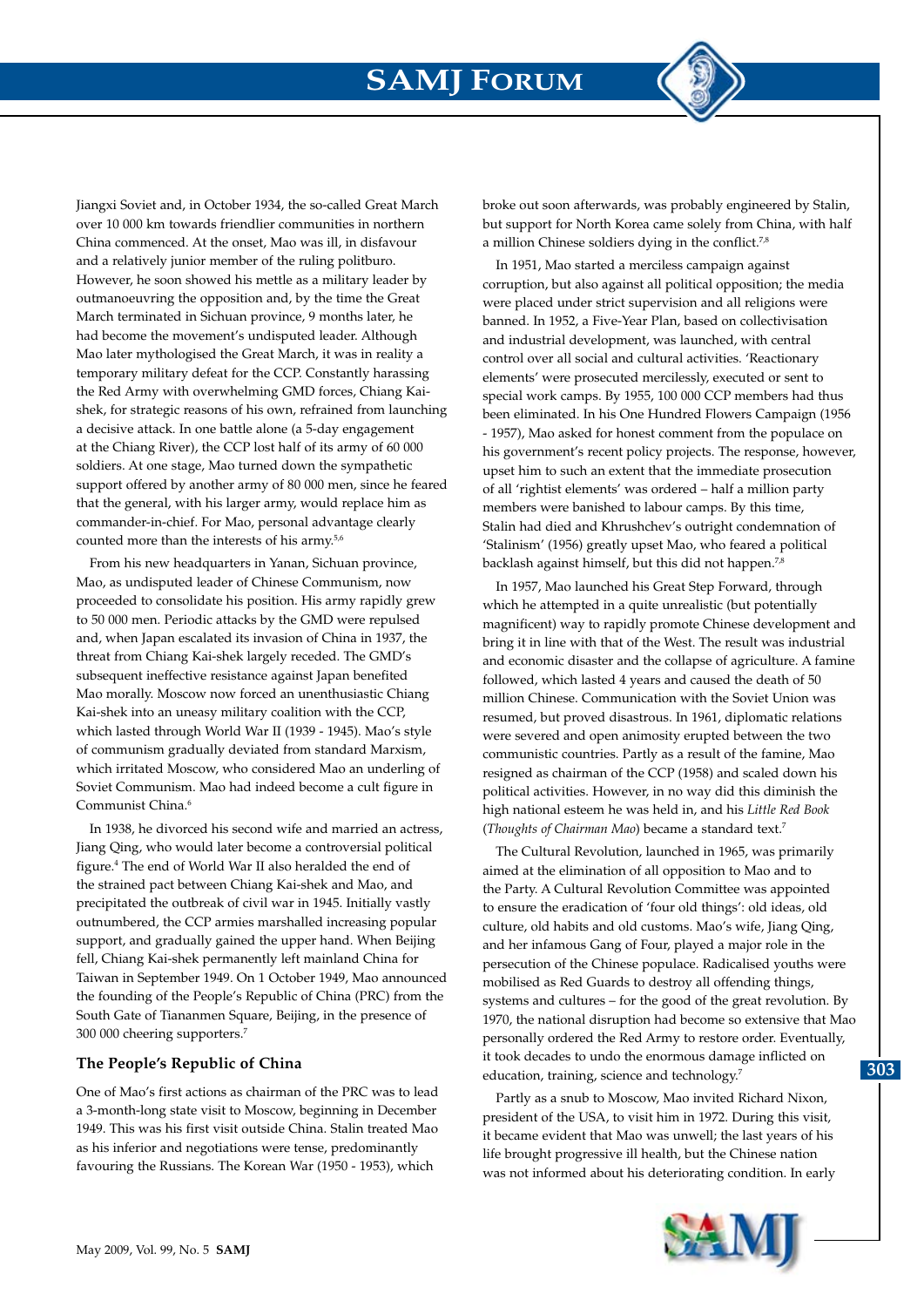1976, he appointed the relatively unknown Hua Ghuo-feng as his successor, and in February he invited Nixon to visit him again. Mao died on 9 September 1976, at the age of 83 – halfblind, totally paralysed, deaf, dumb and unable to swallow, but mentally clear.7,9 His body lay in state in the Great Hall of the Nation for a week. A memorial ceremony followed at the South Gate, Tiananmen Square, Beijing, on 18 September. His embalmed body was placed in a sarcophagus in the Chairman Mao Memorial Hall, Tiananmen Square.10,11

### **Habits and health**

Today, it is evident that the popular image of Mao as a kind, sympathetic philosopher-ruler, which was propagated during his life (and to a lesser extent in present-day China), was and is misleading. Mao was indeed quite merciless and ruthless in acquiring and maintaining his undisputed position of leadership.<sup>1</sup> He also strictly prohibited dissemination of information about his health;<sup>9</sup> this eventually became known only when individuals such as Zhisui Li (his personal physician for 22 years) recently published their memoirs.<sup>1</sup> Mao was a product of his time, i.e. of the early 20th century when Imperial China gave way to a Communist state by way of a chaotic transition in which authority was gained and maintained through the barrel of a gun.

Measured by Western standards, Mao maintained poor personal hygiene. He liked swimming but never bathed; he preferred to rub himself down periodically with a warm towel. He did not brush his teeth, but rinsed his mouth daily with tea. He refused all dental therapy and consequently had chronic dental problems. By 1970, he had lost all his upper teeth. He preferred fatty foods, and was a heavy cigarette smoker; he did not consume alcohol regularly but, in 1933, during a period of depression, he drank heavily.<sup>5</sup> He slept on a large wooden bed with a firm mattress; the bed accompanied him on his travels – even to Moscow.<sup>1,11</sup> He was regularly plagued by body lice.<sup>4</sup> He had an unhealthy skin and, in 1963, maltreatment of a chest pustule led to the development of a life-threatening abscess and septicaemia.<sup>11</sup>

Mao had 4 wives (although the first marriage when he was 14 was not consummated) and at least 9 children.<sup>4</sup> He had countless mistresses and, like Chinese emperors of antiquity, believed that regular sex ensured a long life. As the established national leader, mistresses were supplied according to his wishes; during the chaos of the Cultural Revolution, he enjoyed 3 to 5 women simultaneously in his bed. Even when he had become incapable of sexual relations, he insisted on having young women around him. Although he was not blatantly bisexual, it is recorded that attractive young men were occasionally invited to satisfy him sexually. He had an undescended right testicle, suffered from various venereal diseases (including gonorrhoea and genital herpes) and, by 1955, semen analysis showed him to be sterile. Fear of impotence, especially in times of stress, was a major worry.<sup>4,11</sup>

Mao's first recorded illness dates back to 1924 (when he was 31), when he was caught up in leadership squabbles in the young CCP and suffered from weight loss, insomnia and constipation. This was clearly a psychosomatic disorder, associated with stress, and it would harass him for the rest of his life. Zhisui Li, his personal physician, called it neurasthenia, and found that Mao responded to stress with a variety of symptoms which, in addition to insomnia and constipation, included dizziness, impotence, lack of appetite, itchy skin, depression and social withdrawal. Sleeplessness became part of Mao's unpredictable daily routine, which often included no sleep for 24 hours. He usually did not wear a watch, and expected others to adapt to his irregular habits; meetings (in his bedroom) after midnight became a regular occurrence. In 1925, Mao commenced barbiturate therapy for his insomnia. He gradually developed drug tolerance and late in life took vast doses as a barbiturate-dependent. From 1955, he also took chloral hydrate. Constipation became an obsession and, towards the end of his life, some newspapers even ran a regular report on Chairman Mao's stool habits.<sup>1,11</sup>

During his years in the Jiangxi Soviet, Mao experienced repeated attacks of malaria – particularly so in 1929 and in 1931 - 1934. In 1933, he was seriously ill with what was probably cerebral malaria. Quinine therapy was usually effective, but the disease often caused incapacitating weakness and weight loss. During the Great March, he was borne across the Snow Mountains on a stretcher because of malaria.<sup>3,5</sup> In November and December 1945 (at the outbreak of the final civil war with Chiang Kai-shek), he became depressed and kept to his bed with symptoms of perspiration, trembling and involuntary spasms of his arms and legs; this could have been malaria, but was more probably a variant of his psychosomatic syndrome.<sup>5</sup> He was very upset when Stalin commenced postwar negotiations with the GMD while ignoring him. During Mao's visit to Moscow in 1949, he also developed an episode of unexplained weakness, trembling and headaches, which could have been the result of his apprehension regarding the pending negotiations with Stalin.7

From adolescence, Mao experienced periodic colds and bronchitis.11 In 1932, he received treatment for tuberculosis in a clinic.3 In his 60s, Mao's attacks of bronchitis worsened and, in November 1970, he was seriously ill, with radiological evidence of pneumonia. This was the first time that Mao agreed to a radiological examination. With few exceptions, he was very sceptical of doctors and their therapies. In 1971, Mao again went down with severe respiratory infection and possible early heart failure. He initially refused all therapy, but then worsened rapidly, developed an episode of loss of consciousness, and eventually agreed to extensive special examinations. These showed congestive cardiac failure, ventricular extra-systoles and ECG evidence of coronary disease. Chest radiographs showed prominent emphysema.<sup>11,12</sup> Mao therefore had a typical history of chronic obstructive airways disease leading to

**304**